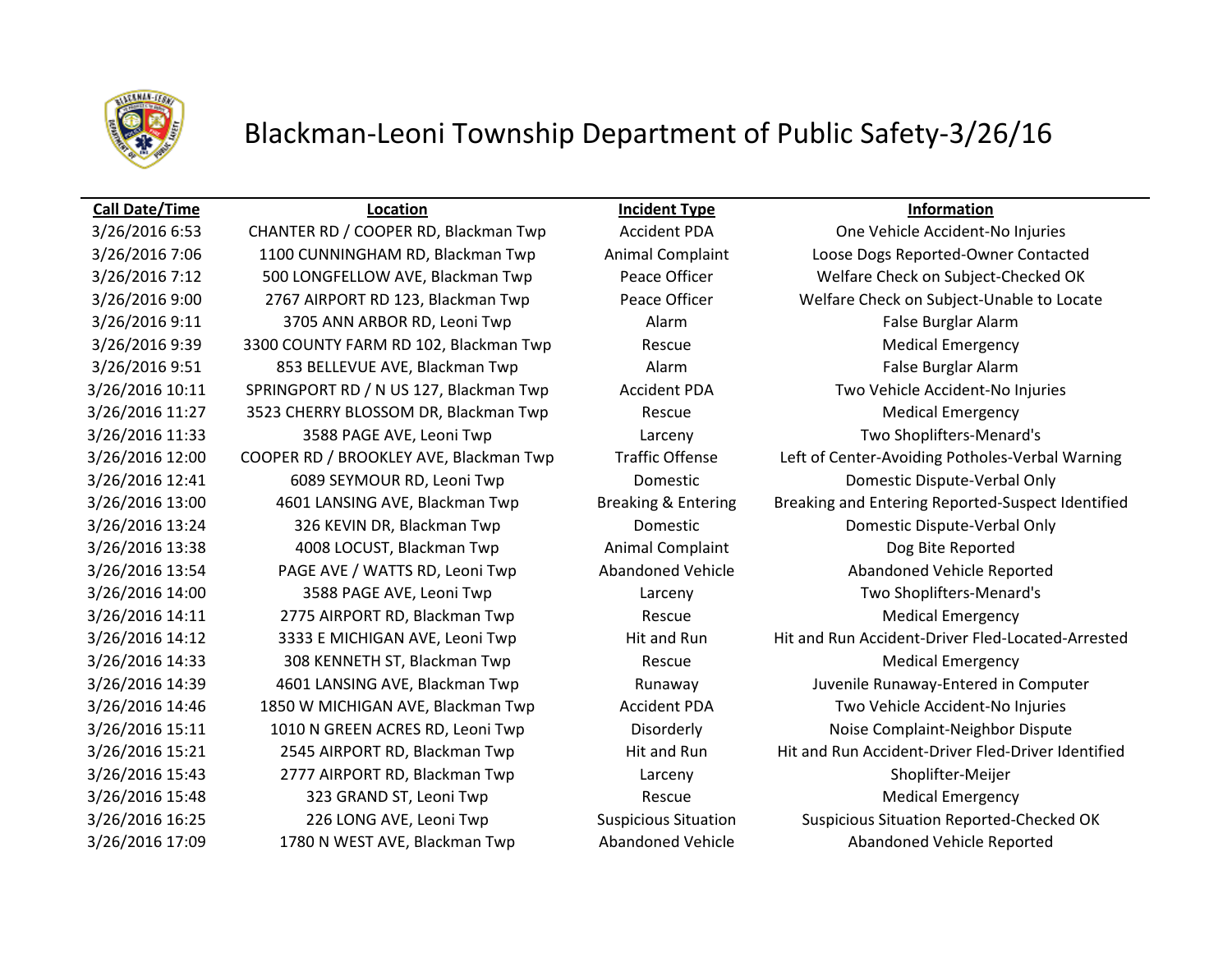

## Blackman-Leoni Township Department of Public Safety-3/26/16

### **Call Date/Time Location Incident Type Information**

3/26/2016 17:17 3300 SPIREA CT 320, Blackman Twp Rescue Rescue Medical Emergency 3/26/2016 17:53 337 OAK GROVE AVE M, Blackman Twp Rescue Rescue Medical Emergency 3/26/2016 18:25 2251 SPRINGPORT RD, Blackman Twp Rescue Medical Emergency 3/26/2016 18:27 3333 E MICHIGAN AVE, Leoni Twp Rescue Medical Emergency 3/26/2016 18:39 E I 94 / AIRPORT RD, Blackman Twp Traffic Offense Speed-Citation Issued 3/26/2016 18:39 1700 W MICHIGAN AVE, Blackman Twp Larceny Shoplifter-Wal-Mart 3/26/2016 18:52 E I 94 / AIRPORT RD, Blackman Twp Traffic Offense Speed-Citation Issued 3/26/2016 19:03 E I 94 / AIRPORT RD, Blackman Twp Traffic Offense Speed-Citation Issued 3/26/2016 19:08 1706 W MICHIGAN AVE, Blackman Twp Disorderly Trouble with Subject-Applebee's 3/26/2016 19:21 1700 W MICHIGAN AVE, Blackman Twp Larceny Two Shoplifters-Wal-Mart 3/26/2016 19:27 E I 94 / COOPER RD, Blackman Twp Traffic Offense Speed-Citation Issued 3/26/2016 19:29 4201 W MICHIGAN AVE, Blackman Twp **Assist K-9 Search of Vehicle-Jimmies Towing** 3/26/2016 20:09 269 KATHY CIR, Blackman Twp Rescue Medical Emergency 3/26/2016 20:10 3306 E MICHIGAN AVE, Leoni Twp Accident PDA Two Vehicle Accident-No Injuries 3/26/2016 21:00 1547 NAVAJO RD, Leoni Twp Runaway Runaway Juvenile Runaway-Entered in Computer 3/26/2016 21:12 W I 94 / AIRPORT RD, Blackman Twp Motorist Assist Motorist Assist-Vehicle Problems 3/26/2016 21:25 W I 94 / AIRPORT RD, Blackman Twp Traffic Offense Speed-Verbal Warning 3/26/2016 21:30 2777 AIRPORT RD, Blackman Twp Child Abuse/Neglect Child Neglect Report-Meijer 3/26/2016 21:44 E I 94 / SARGENT RD, Leoni Twp Traffic Offense Suspended License-Citation Issued 3/26/2016 21:47 E I 94 / N DEARING RD, Sandstone Twp Traffic Offense Speed-Verbal Warning 3/26/2016 21:53 1700 W MICHIGAN AVE, Blackman Twp Rescue Rescue Medical Emergency 3/26/2016 22:20 400 S STATE ST, Leoni Twp Suspicious Situation Suspicious Situation Reported-Checked OK 3/26/2016 22:21 RAMP 025D / W MICHIGAN AVE, Blackman Twp Traffic Offense Left of Center-Verbal Warning 3/26/2016 22:23 3600 ONEILL DR, Blackman Twp **Alarm Alarm Alarm False Burglar Alarm** 3/26/2016 22:28 E I 94 / AIRPORT RD, Blackman Twp Traffic Offense Speed-Verbal Warning

3/26/2016 19:47 719 VARDEN DR, Blackman Twp Breaking & Entering Attempted Breaking and Entering Reported 3/26/2016 19:57 350 LAFAYETTE RD, Leoni Twp MDOP Damage to Property Reported-Suspect Identified 3/26/2016 20:33 2100 SPRINGPORT RD, Blackman Twp Peace Officer Welfare Check on Subject-Transported to Hospital